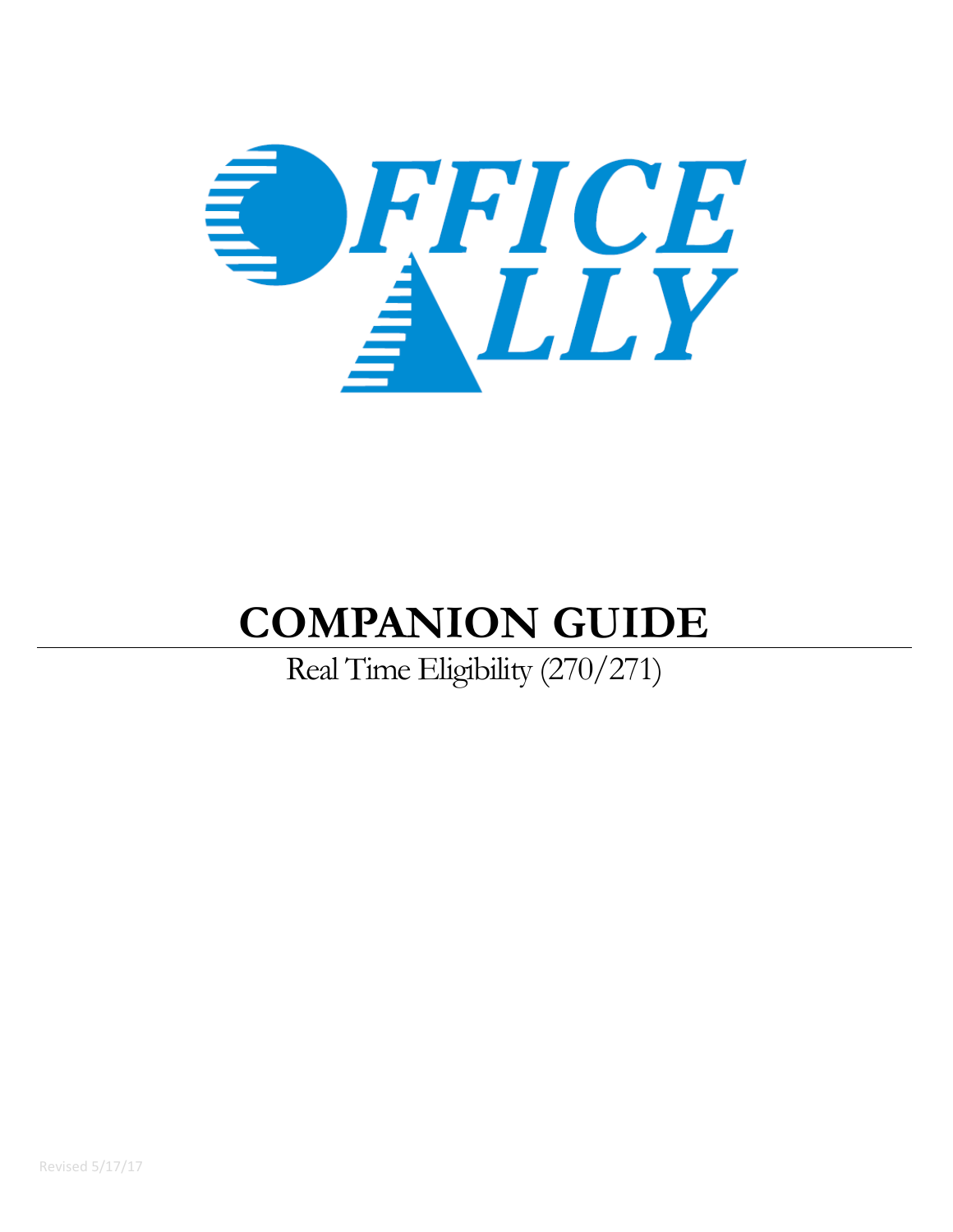## PREFACE

This Companion Guide to the v5010 ASC X12N Implementation Guides and associated errata adopted Under HIPAA clarifies and specifies the data content when exchanging Eligibility verification documents electronically with Office Ally. Transmissions based on this companion guide, used in tandem with v5010 ASC X12N Implementation Guides, are compliant with both ASC X12 syntax and those guides. This Companion Guide is intended to convey information that is within the framework of the ASC X12N Implementation Guides adopted for us under HIPAA. The Companion Guide is not intended to convey information that is in any way exceeds the requirements or usages of data expressed in the Implementation Guides.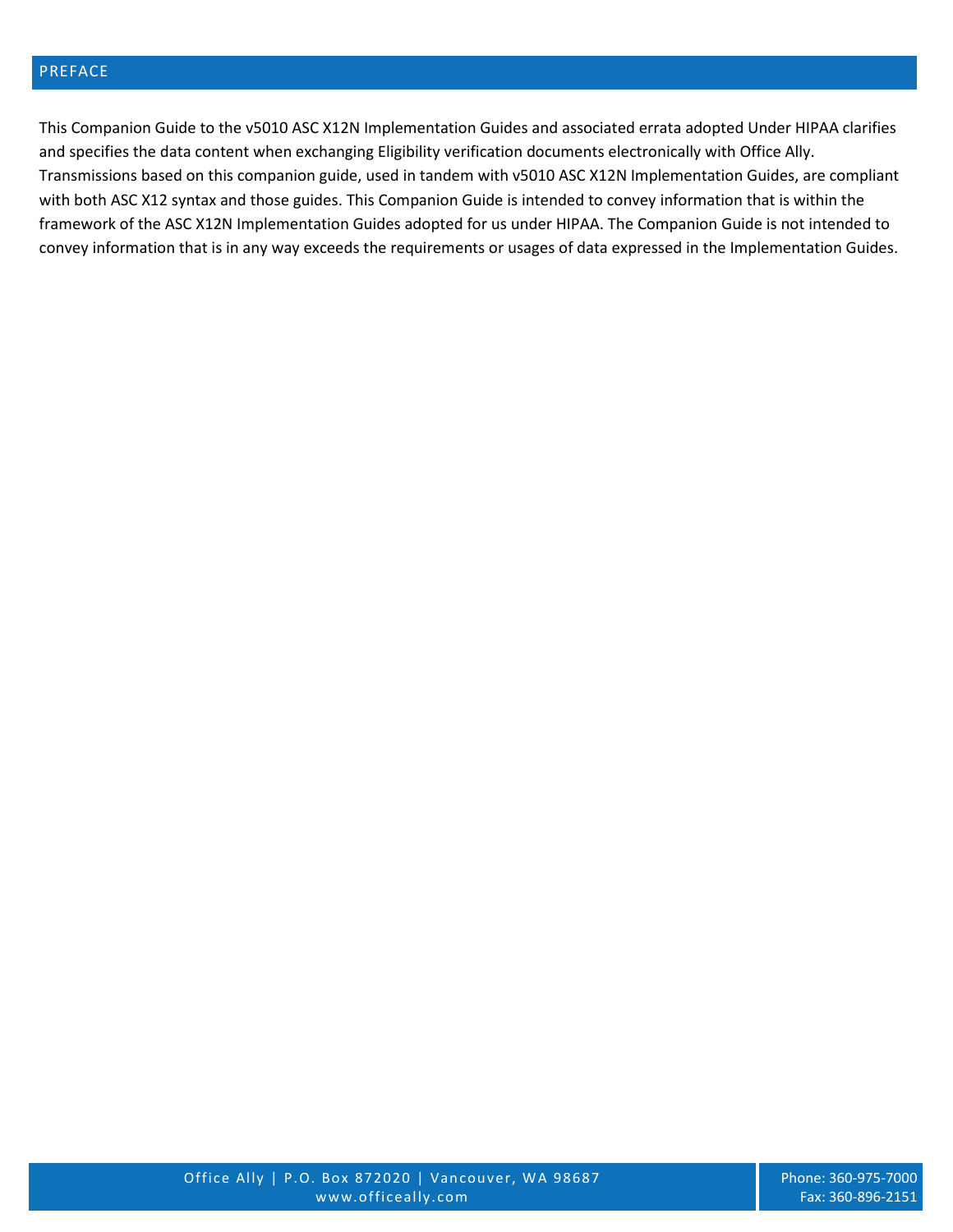| TRADING PARTNER REGISTRATION AND TRADING PARTNER AGREEMENT  4 |  |
|---------------------------------------------------------------|--|
|                                                               |  |
|                                                               |  |
|                                                               |  |
|                                                               |  |
|                                                               |  |
|                                                               |  |
|                                                               |  |
|                                                               |  |
|                                                               |  |
|                                                               |  |
|                                                               |  |
|                                                               |  |
|                                                               |  |
|                                                               |  |
|                                                               |  |
|                                                               |  |
|                                                               |  |
|                                                               |  |
|                                                               |  |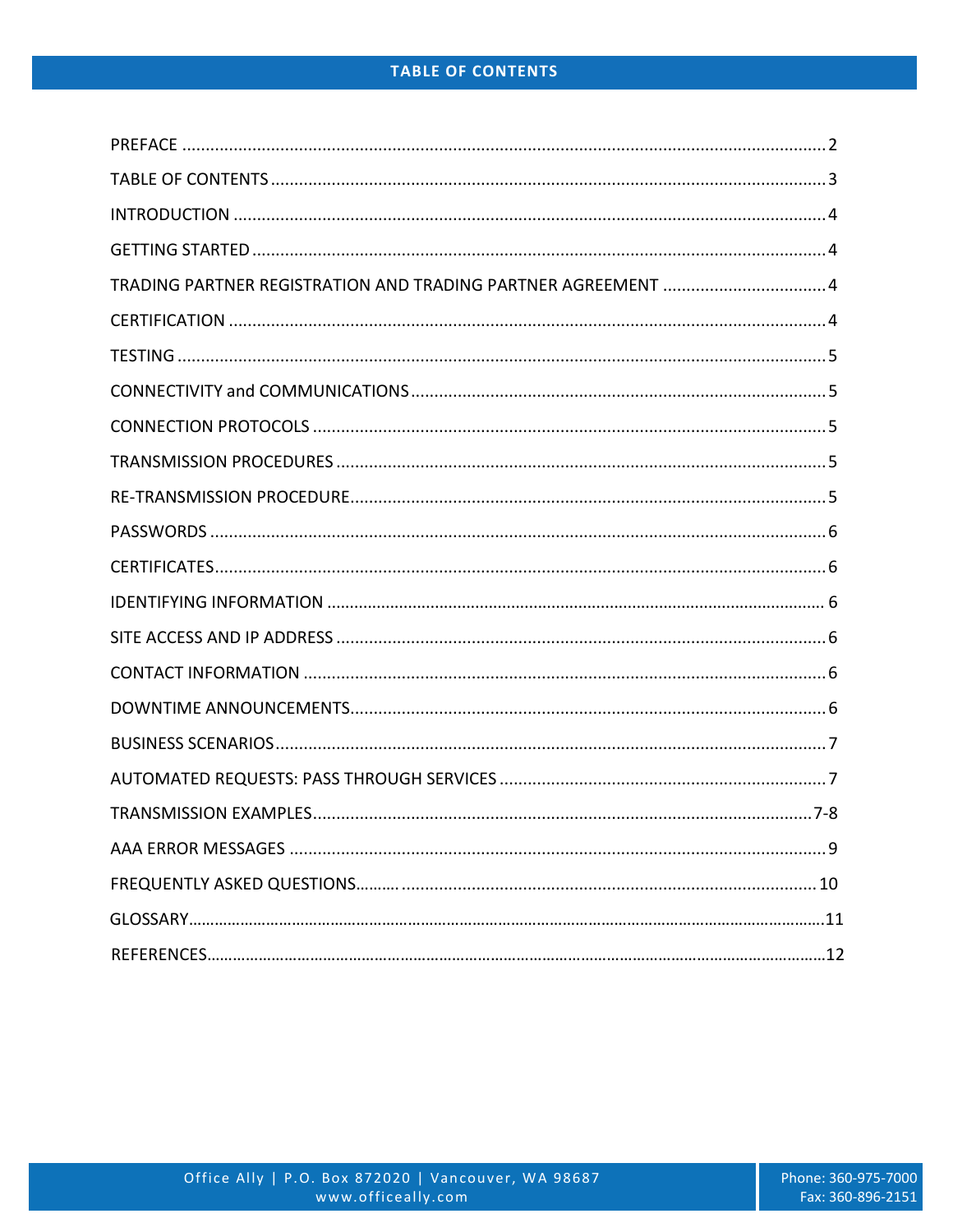#### Introduction

The document describes how ASC X12N Implementation Guides (IGS) adopted under HIPAA will be Implemented and integrated into the services provided by Office Ally. Expectations over and about the information in the IGs will be detailed be detailed here.

#### Getting Started

Office Ally has three major types of Trading Partners. Insurance Companies (Payers), Health Care Service Providers and Vendors of Health Care related services. Office Ally has Eligibility Verification services suited specifically to each type of Trading Partner.

Customer Service is the place to get started if you don't already have a contact. Customer Service can be reached by calling (360) 975-7000 option 1, or you may send an email t[o support@officeally.com.](mailto:support@officeally.com)

#### Trading Partner Registration and Trading Partner Agreement

All Trading Partners must enter into Trading Partner Business Agreements with Office Ally. These agreements detail the roles, responsibilities and costs associated with doing business with Office Ally. Enrollment (OA Registration) can be initiated [HERE.](https://cms.officeally.com/Register/Register.aspx) User agreements (for real time activation – completed after registration) can found in Office Ally's Resource Center > Forms & Manuals > Office Ally Core Products – User Agreements. Here, you can also locate a signed copy of our Business Associate Agreement (if required by your organization).

#### Certification

Office Ally maintains certifications by EHNAC, CAQH and CCHIT. Evidence of these certifications is available upon request.

All real time transactions are in compliance with these certification standards. The standards can be found at:

EHNAC – [http://www.ehnac.org](http://www.ehnac.org/)

- CAQH [http://www.caqh.org](http://www.caqh.org/)
- CCHIT [http://www.cchit.org](http://www.cchit.org/)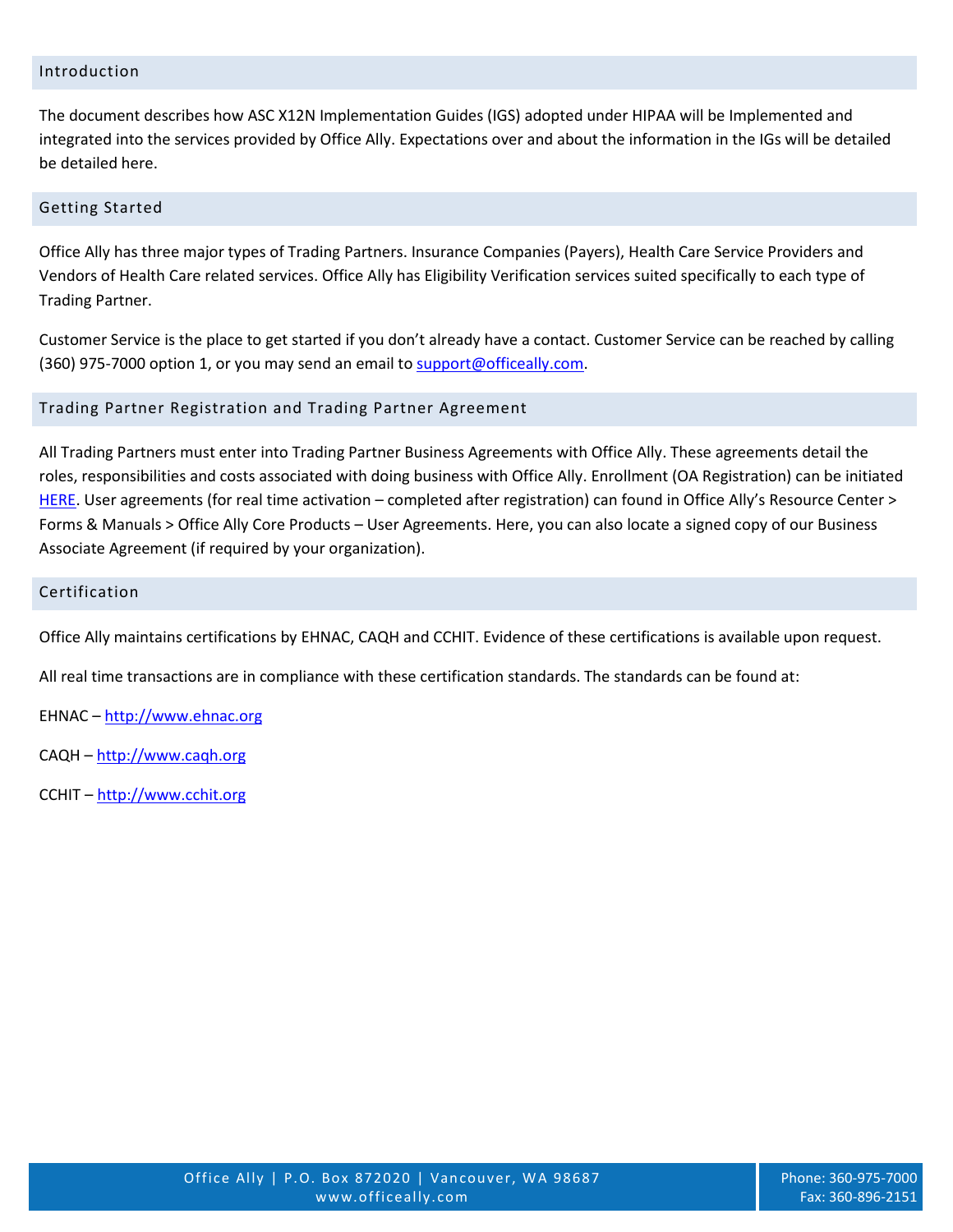Office Ally will work with all Trading Partners to resolve incongruent data issues, with the ultimate goal to make all transactions comply with the above standards. Average turnaround time for a real time transaction, regardless of the service used, is around 4 seconds at Office Ally which is well within all certification standards. In addition, Office Ally can demonstrate an average efficiency rate of well over 90% of real time transaction return 271 documents from the payers.

#### Testing

Testing requirements are based upon the services requested by the Vendor or Service Provider. Payer testing is based upon the method of communication between Office Ally and the payer. All testing must be pre-authorized and scheduled. Testing cannot be pre-authorized or scheduled by Customer Service and must be authorized by real time personnel.

You may contact Sheila Odeen at [Sheila.odeen@officeally.com](mailto:Sheila.odeen@officeally.com) to coordinate and schedule testing.

# Connection and Communications

For all real time transactions Office Ally utilizes AS2 communications, primarily Web services, HTTPS MIME and SOAP WSDL.

# Connection Protocols

Office Ally reserves the right to request and receive any or all connection scripts used to connect to Office Ally services. Office Ally reserves the right to authorize or refuse to authorize any or all connection scripts used to connect with Office Ally. Upon request Office Ally may provide connection scripts to Trading Partners. Office Ally reserves the right to refuse to provide access to proprietary connection data.

Office Ally utilizes the CORE Connection envelope for All CORE Certified Transactions.

Office Ally's default Receiver ID is "**OFFALLY**" for inbound real time Eligibility documents. Sender ID's will be assigned during the enrollment process.

# Transmission Procedures

Transmissions may originate as the Vendor or service provider side. Transmissions originating at the Vendor or service provider are required to be ANSI X12 5010 compatible 270 EDI Transactions. Return transaction originate either at the Payer or at Office Ally and will made available to the vendor or service provider through direct transmission of the transaction document back to the vendor or service provider.

All return transactions will be ANSI X12 5010 EDI Documents.

#### Re-Transmission Procedures

Office Ally does not re-transmit real time Transactions. All transmission failures are reported as ANSI Functional Acknowledgements or Descriptive text strings.

All Transactions Failures are reported as ANSI 5010 999's.

Transmission failures are reported with a text description of the communication issue generated by Office Ally.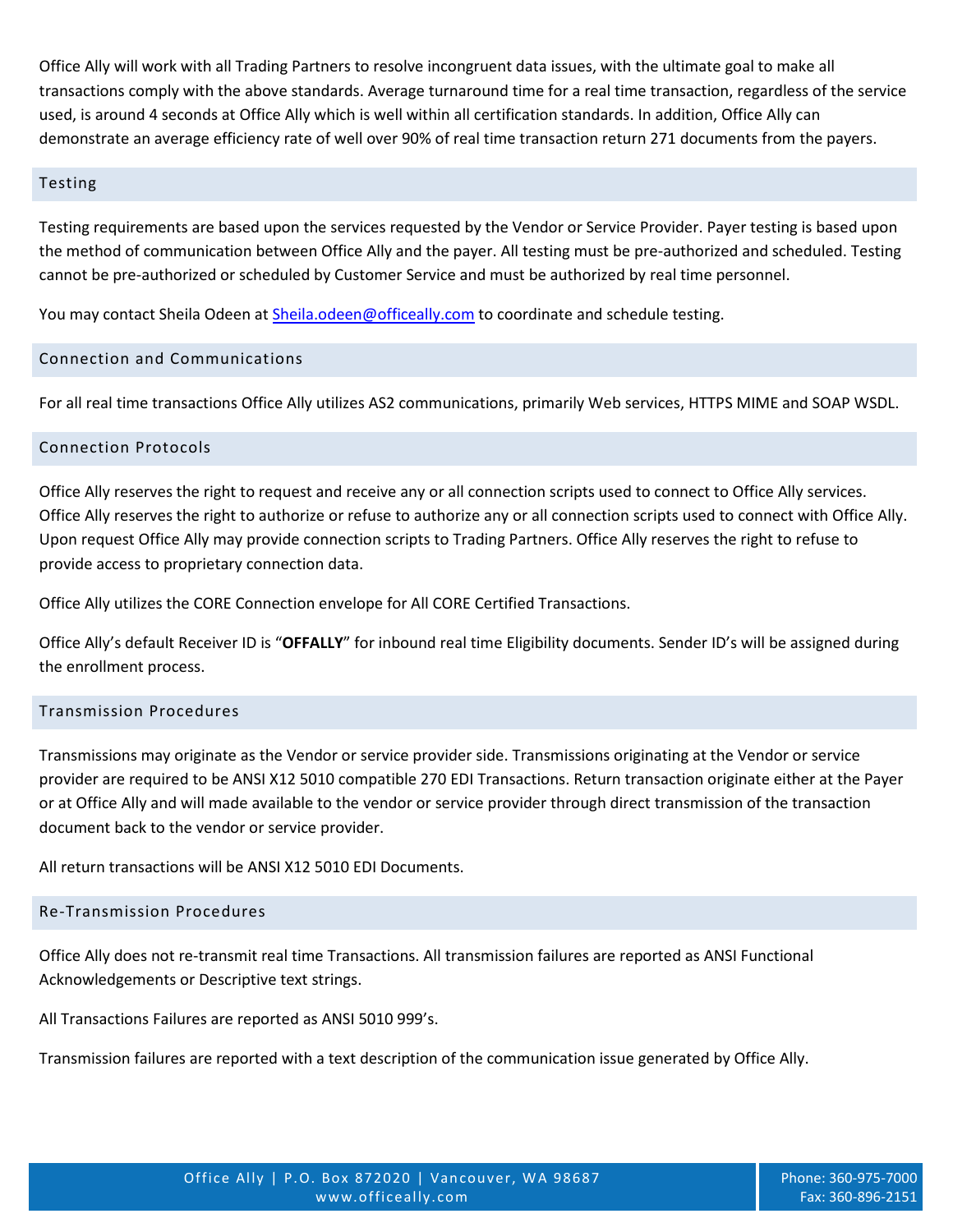#### Passwords

Unique passwords are created through custom password generator to ensure security for each user requesting true real time services.

#### Certifications

In order to ensure online security Office Ally may require the use and/or exchange of SSL Certificates. Office Ally will provide a certificate to the trading partner in the event a certificate is necessary.

Office Ally acts as its own CA (Certification Authority) and when required will provide an SSL Certificate to the End User. Office Ally typically provides these certificates in P12 or P7B format unless otherwise requested.

Office Ally may request indentifying information from the end user to be used to create certificates. Certificates cannot be created without this information.

Upon completion and signing of the trading partner agreement Office Ally will provide an SSL Certificate to the trading Partner if a certificate is deemed necessary.

#### Indentifying Information

Office Ally will provide all vendors with trading partner specific identifiers that are required to access Office Ally Services. Office Ally will provide at a minimum the values for ISA06, ISA08, GS02, GS03 and NM1\*PR (NM109 - Payer ID).

#### Site Access and IP Address

Upon completion and signing of the **Real Time Eligibility Request 270/271 User Agreement**, Office Ally will provide a URL and all the appropriate permission information. Use of this URL depends on the end users continued use of required security procedures.

# Contact Information

Question regarding the processes or set up of 270/271 Eligibility Requests, you may contact Sheila Odeen at [Sheila.odeen@officeally.com.](mailto:Sheila.odeen@officeally.com) Office Ally maintains regular work hours of 8:00 AM to 5:00 PM PST Monday through Friday. In addition, there are Customer Service Representatives available 7 days a week 24 hours a day. Office Ally is available by phone at (360) 975-7000 option 1.

#### Downtime Announcements

Office Ally originated downtime announcements are broadcasted on Office Ally website [www.officeally.com.](http://www.officeally.com/)

Downtime announcements not originated at Office Ally may be broadcasted on the Office Ally website [www.officeally.com.](http://www.officeally.com/) Office Ally makes every effort to make these announcements available to Vendors and users.

Downtime announcements include, but not limited to:

- Regularly scheduled downtimes
- Unscheduled/Emergency downtimes
- Non-routine downtimes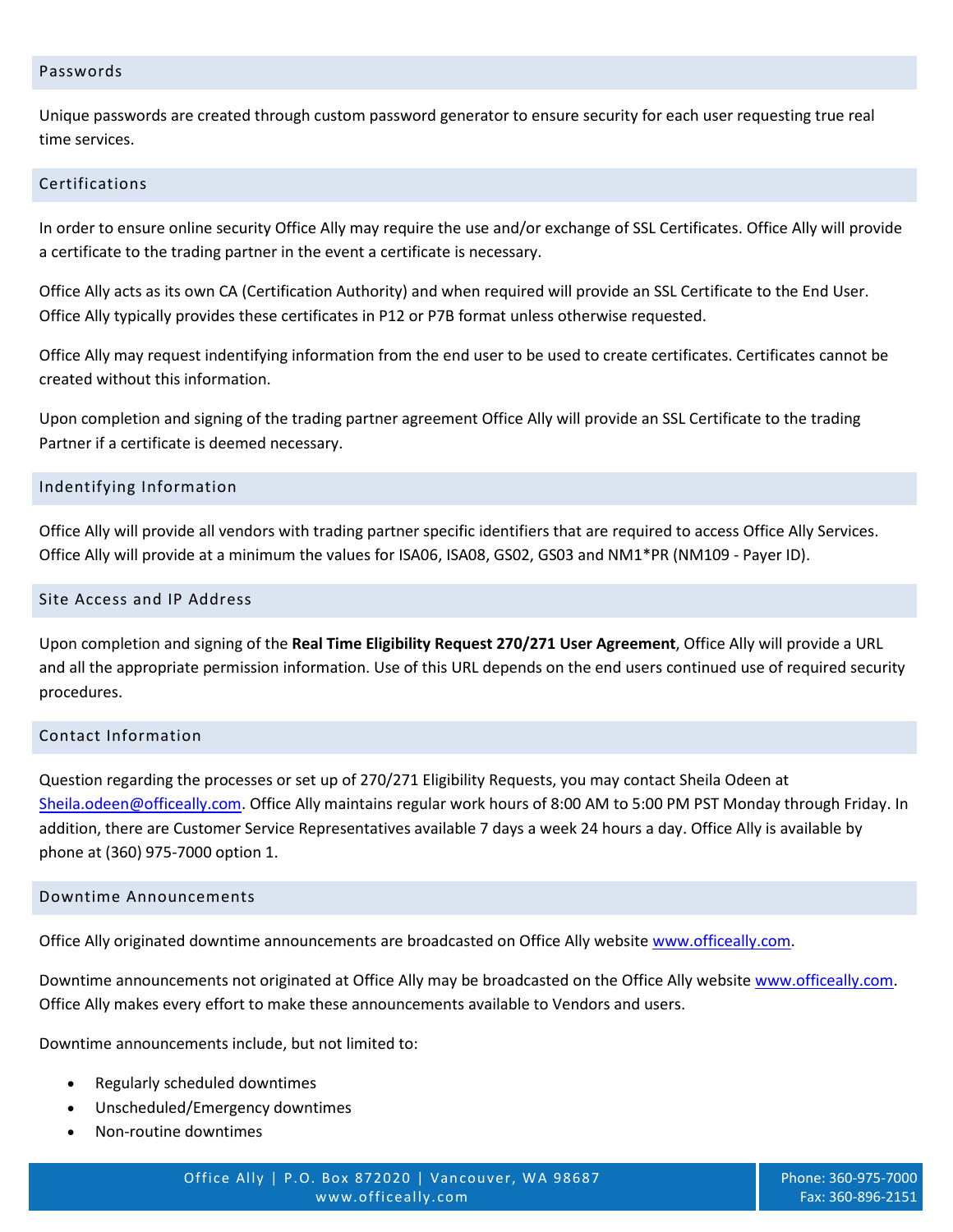#### Business Scenarios

Office Ally's eligibility search criteria mirrors that of the ASC X12 Standards 5010 Primary Search Option criteria. Regardless of the Certified Eligibility Verification Service that is in use, the minimum primary search options are:

- Subscriber Member ID
- Patient Last Name
- Patient Date of Birth

Any Eligibility Request that does not meet the listed minimum primary search option will receive an AAA response in the 271 response.

# Automated Requests: Pass Through Services

Office Ally provides Pass through Service to submitters. Submitters that have the ability to create their own 270 Eligibility Requests are able to forward those requests to Office Ally, and receive a 270 response back from the selected payer.

Transmission Examples

A typical ANSI X12 270 is displayed below:

The highlighted element values are provided by Office Ally and must be in order for transactions to be successful.

ISA\*00\* \*00\* \*ZZ\*OA-A270 \*ZZ\*OA-RTE0 \*110318\*1056\*^\*00501\*000108307\*0\*P\*^~ GS\*HS\*941156276\*OFFALLY\*20110318\*1056\*8307\*X\*005010X279A1~ ST\*270\*8307\*005010X279A1~ BHT\*0022\*13\*EPIC 965270 265857 PRD\*20110318\*1056~ HL\*1\*\*20\*1~ NM1\*PR\*2\*Blue Shield Somewhere\*\*\*\*\*PI\*99999~ HL\*2\*1\*21\*1~ NM1\*1P\*2\*SOME COMMUNITY HOSPITAL\*\*\*\*\*XX\*1166606569~ HL\*3\*2\*22\*0~ TRN\*1\*327636\*9d20314938~ NM1\*IL\*1\*LAST\*FIRST\*\*\*\*MI\*UUE12345678U5~ DMG\*D8\*17560903\*F~ DTP\*291\*D8\*20310318~ EQ\*30~ SE\*13\*8307~ GE\*1\*8307~ IEA\*1\*000108307~

A typical ANSI X12 271 may look similar to the data listed below:

ISA\*00\* \*00\* \*ZZ\* OA-RTE0 \*ZZ\* OA-A270 \*110318\*1056\*^\*00501\*000108307\*0\*P\*^~ GS\*HB\*940360524\*OFFICEALLYRT\*20121203\*1131300\*58486\*X\*005010X279A1~ ST\*271\*584863044\*005010X279A1~ BHT\*0022\*11\*6B2BA26FF7DF482D8A1D291334ED96\*20121203\*1131300~ HL\*1\*\*20\*1~ NM1\*PR\*2\*BLUE SHIELD SOMEWHERE\*\*\*\*\*24\*940360524~ PER\*IC\*CUSTOMER SERVICE\*TE\*8006762583~

Office Ally | P.O. Box 872020 | Vancouver, WA 98687 [www.officeally.com](http://www.officeally.com/)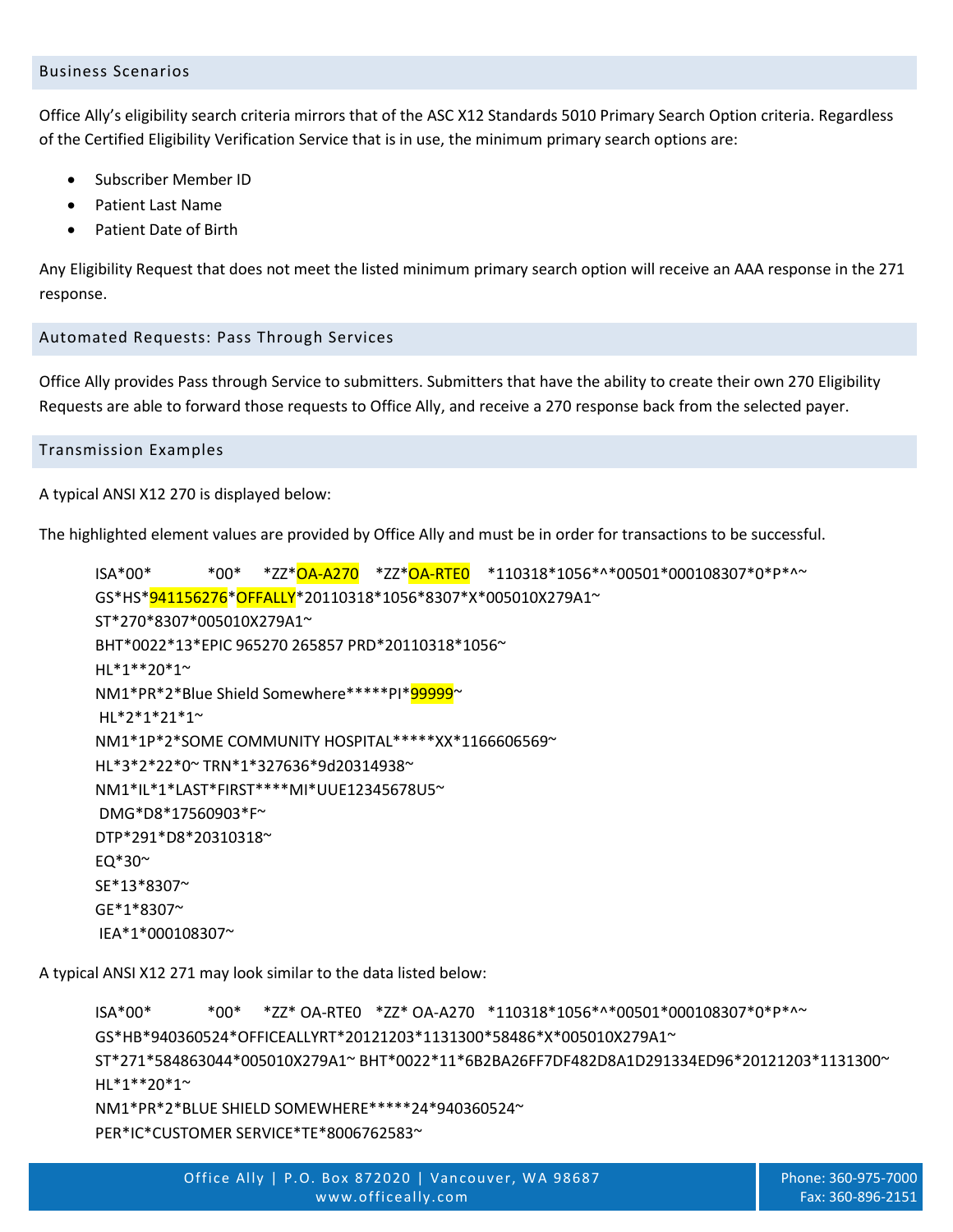ARE SUBJECT TO ALL CONTRACT LIMITS AND THE MEMBERS STATUS ON THE DATE OF SERVICE. ACCUMULATED

MSG\*FOR MORE INFORMATION REGARDING THESE BENEFITS, PLEASE CONTACT BLUE SHIELD OF CALIFORNIA.~

GENERALNURSING CARE, SEMI PRIVATE ROOM AND BOARD, AND INTENSIVE CARE. SERVICES MUST BE MEDICALLY

MSG\*PLEASE CONTACT THE PHONE NUMBER LISTED ON THE MEMBER S CARD FOR AUTHORIZATION REQUESTS.~

MSG\*PLEASE CONTACT THE PHONE NUMBER LISTED ON THE MEMBER S CARD FOR AUTHORIZATION REQUESTS.~

MSG\*HOSPITAL CARE, INPATIENT EXCLUDES MATERNITY, INPATIENT THIS APPLIES TO ALL SUBSEQUENT

MSG\*BLUE SHIELD COVERS ACUTE INPATIENT SERVICES PROVIDED BY A HOSPITAL. SERVICES INCLUDE

AMOUNTS SUCH AS DEDUCTIBLE MAY CHANGE AS ADDITIONAL CLAIMS ARE PROCESSED.~

OCCURRENCES OF THIS SERVICE TYPE CODE UNTIL A NEW DESCRIPTION IS PROVIDED.~

EB\*G\*IND\*30\*\*\*23\*1500\*\*\*\*\*Y~ MSG\*CALPERS HMO NETWORK PROVIDER~ EB\*G\*FAM\*30\*\*\*23\*3000\*\*\*\*\*Y~ MSG\*CALPERS HMO NETWORK PROVIDER~

IEA\*1\*584863044~

GE\*1\*58486~

SE\*66\*584863044~

EB\*P~ MSG\*UNLESS OTHERWISE REQUIRED BY STATE LAW, THIS NOTICE IS NOT A GUARANTEE OF PAYMENT. BENEFITS

EB\*C\*IND\*47\*\*\*23\*0\*\*\*\*\*Y~

EB\*B\*IND\*47\*\*\*7\*0\*\*\*\*Y\*Y~

EB\*C\*IND\*47\*\*\*23\*0\*\*\*\*\*Y~

EB\*B\*IND\*47\*\*\*7\*0\*\*\*\*Y\*Y~

MSG\*CALPERS HMO NETWORK PROVIDER~

MSG\*CALPERS HMO NETWORK PROVIDER~

MSG\*CALPERS HMO NETWORK PROVIDER~

EB\*U~

NECESSARY.<sup>~</sup>

EB\*1\*\*30\*HM\*CALPERS ACCESS+ HMO(SM)~

DTP\*357\*D8\*99991231~

DTP\*356\*D8\*20070701~

DTP\*291\*D8\*20121203~

DMG\*D8\*19770915\*F~

N4\*LEMOORE\*CA\*93245~

N3\*801 WILDWOOD DR~

REF\*6P\*000PH0001~

NM1\*03\*1\*LAST\*DEPENDANT~

TRN\*2\*6B2BA26FF7DF482D8A1D291334ED96\*9OFFICALLY~

HL\*4\*3\*23\*0~

NM1\*IL\*1\*LAST\*FIRST\*\*\*\*MI\*UUE12345678U5~

NM1\*1P\*2\*SOME COMMUNITY HOSPITAL\*\*\*\*\*XX\*1166606569~ HL\*3\*2\*22\*1~

HL\*2\*1\*21\*1~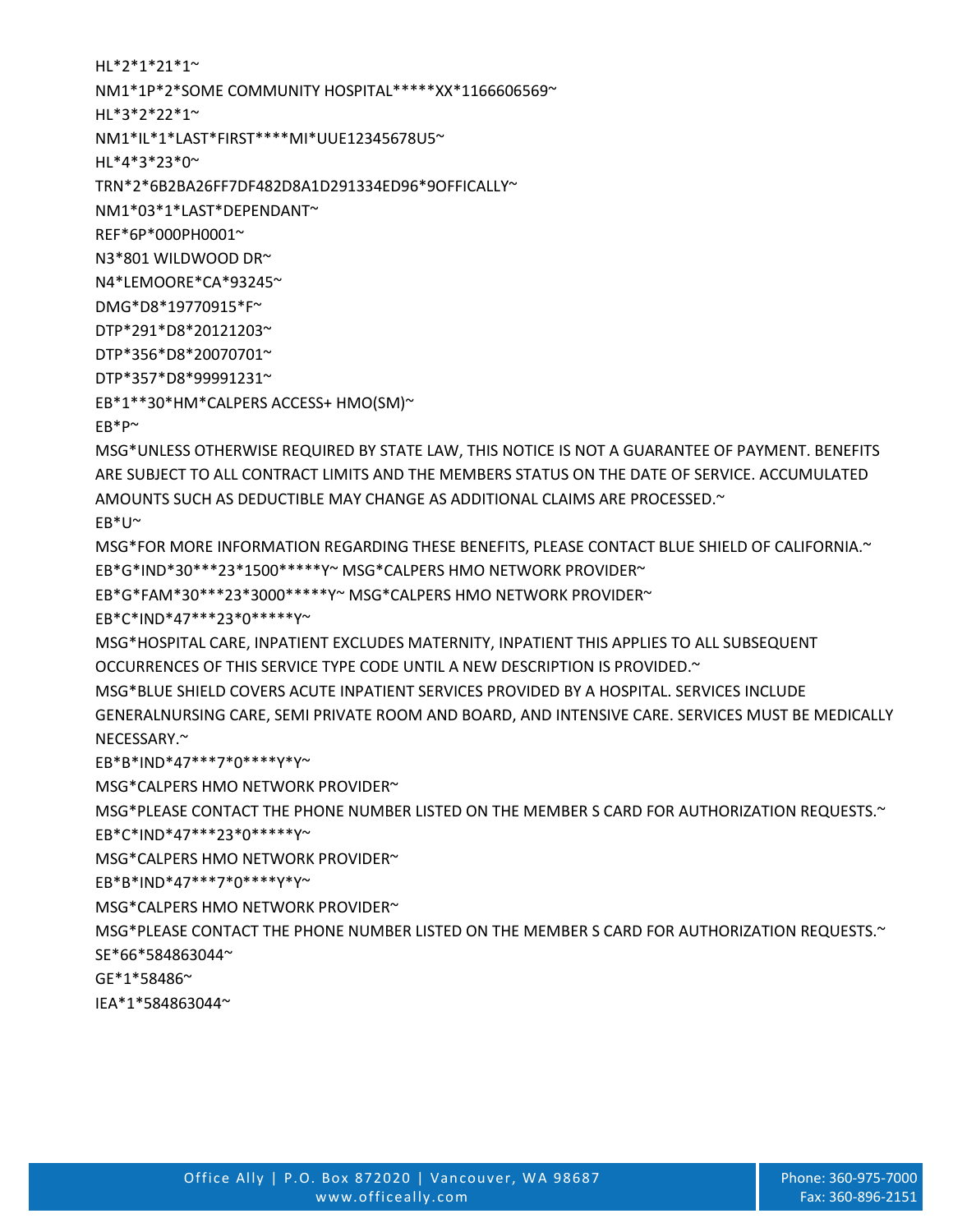There are some AAA's that cause more confusion than others, so we will discuss a few of the issues that cause them here.

#### **AAA\*Y\*\*42\*Y – Unable to Respond at Current Time**

This AAA or one similar comes from the document receiver and usually indicates some sort of issue with the document receiver. Frequently they are over loaded with incoming documents. If this AAA persists, it may be a good idea to contact Customer Support. Customer Support is available by phone at (360) 975-7000, option 1.

#### **AAA\*Y\*\*43\*Y – Invalid/Missing Provider Identification**

The AAA or one similar to this message usually refers to providers whose NPI is not recognized. Most payers require that Service Providers have signed service agreements with them. When a Transaction is sent to a payer and the payer does not find that NPI in its database of approved providers, they may send an AAA response. Office Ally can provide assistance for Service Providers in registering their NPI, but it is ultimately the responsibility of the Service Provider to have their NPI registered with the payer. In the event of a Service Provider wanting to check eligibility with Medicare, the Service Provider will need to be registered on Office Ally's list of approved providers. For more information, please see the Reference section at the bottom of this document.

#### **AAA\*Y\*\*56\*Y – Inappropriate Date**

Every Payer has different past and future cutoff dates for Eligibility Verification. A few payers only allow for the current date to be verified. Regardless of the date that is in the transaction, if the date of service is in the future, the payer NEVER Provides any eligibility verification other than what the Patient or Client has right now. There are not exceptions to this. When a user puts in a request for a date of service in the future, the only verification the payer provides is what the patient or clients eligibility is right now and if nothing changes between today and the date of service, then the eligibility will be what it is currently. No Eligibility verification is a guarantee of payment. Office Ally assumes no responsibility for any action taken by the users based on information provided in an Eligibility Verification. Eligibility periods typically end at the end of the month. Any Verification request outside of the current eligibility period will report what the eligibility is currently.

#### **Timeout**

Every Eligibility request competes with every other request, regardless of where or how the request originates to the payer at any given time. Some payers limit the number of open connections. As a result, if too many requests are sent to a payer and the payers system becomes overloaded the payer may respond with a Timeout Notification. This is not send in the 271 AAA format, but rather in a text string. Office Ally usually allots 60 seconds per AS2 transmission before we timeout the transactions. We also send the notification in a text string. Office Ally's Certifications requires that the average turnaround time for a transaction be less than 20 seconds. Office Ally's actual average turnaround time is 4 seconds system wide.

Office Ally policy is to charge (in a charging situation) only for transactions that complete the cycle. If a payer send a 271 response (regardless of content) then a charge can be assigned to the transaction.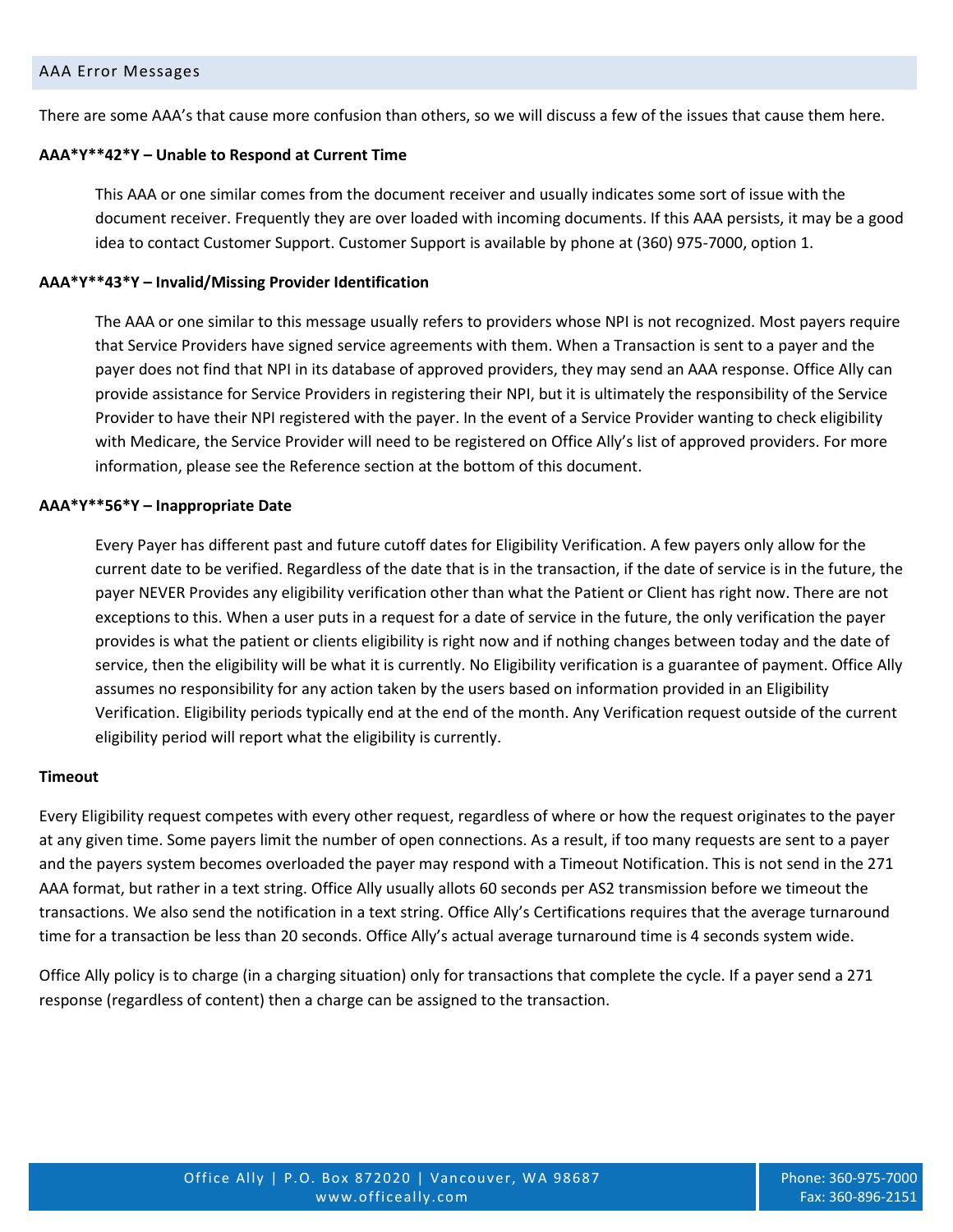#### Frequently Asked Questions

#### **How long does it take to get setup?**

Depending on the service selected length of testing varies. Testing can start as soon as all relevant information has been exchange and the Users parameters are implemented into the system.

#### **What are the costs associated with these services?**

The costs for these services are outlined in the *Real Time Eligibility Request 270/271 User Agreement*.

#### **What is Office Ally's Sender and/or Receiver ID?**

For Submitters, Office Ally's Receiver ID is "OFFALLY" for its Eligibility Verification and Claim Status Verification services. This should be used in both the ISA and GS segments. Sender ID is assigned by Office Ally per Submitter.

For Payers, Office Ally's Receiver ID is "OFFALLY" for its Eligibility Verification and Claim Status Verification services. This should be used in both the ISA and GS segments.

#### **What is Office Ally doing to ensure the safety of our client and patients' data?**

Office Ally's commitment to security is ongoing and extensive. Every organization that wishes to use our Certified Eligibility Services must meet Office Ally's security requirements.

- Every user must be a registered user of the Office Ally system. In addition, Office Ally may request additional information/enrollment prior to using the pass through system.
- Office Ally at its discretion may require users to use a Certificate to access our services. Office Ally will provide the Certificate to the users in this case. Only the Certificate provided by Office will be an acceptable method of authorization if a Certificate is deemed necessary.
- Office Ally may require each user to establish unique User Names and Passwords for their accounts.
- Office Ally's services that require a URL in order to function correctly are protected by Certificates and /or passwords. Once properly registered and enrolled access will be granted to this URL. The URL will allow the user to send and receive ANSI X12 Transactions.
- Office Ally holds Certifications from EHNAC, CCHIT and CAQH-CORE among others. These certifications require Office ally to maintain high security standards. Therefore, Office Ally requires each user of our services to utilize equally high security standards when communicating with Office Ally. Office Ally reserves the right to limit or curtail services to users that are unwilling or unable to meet our security standards.

#### **How do I contact Office Ally?**

For questions or concerns regarding Real Time Services, you may contact Sheila Odeen at (360) 975-7000 ext.6258. Normal business hours are Monday through Friday 8:00 AM to 5:00 PM PST. In addition, after hours support is available 24 hours a day 7 days a week by calling Customer Service at (360) 975-7000 option 1.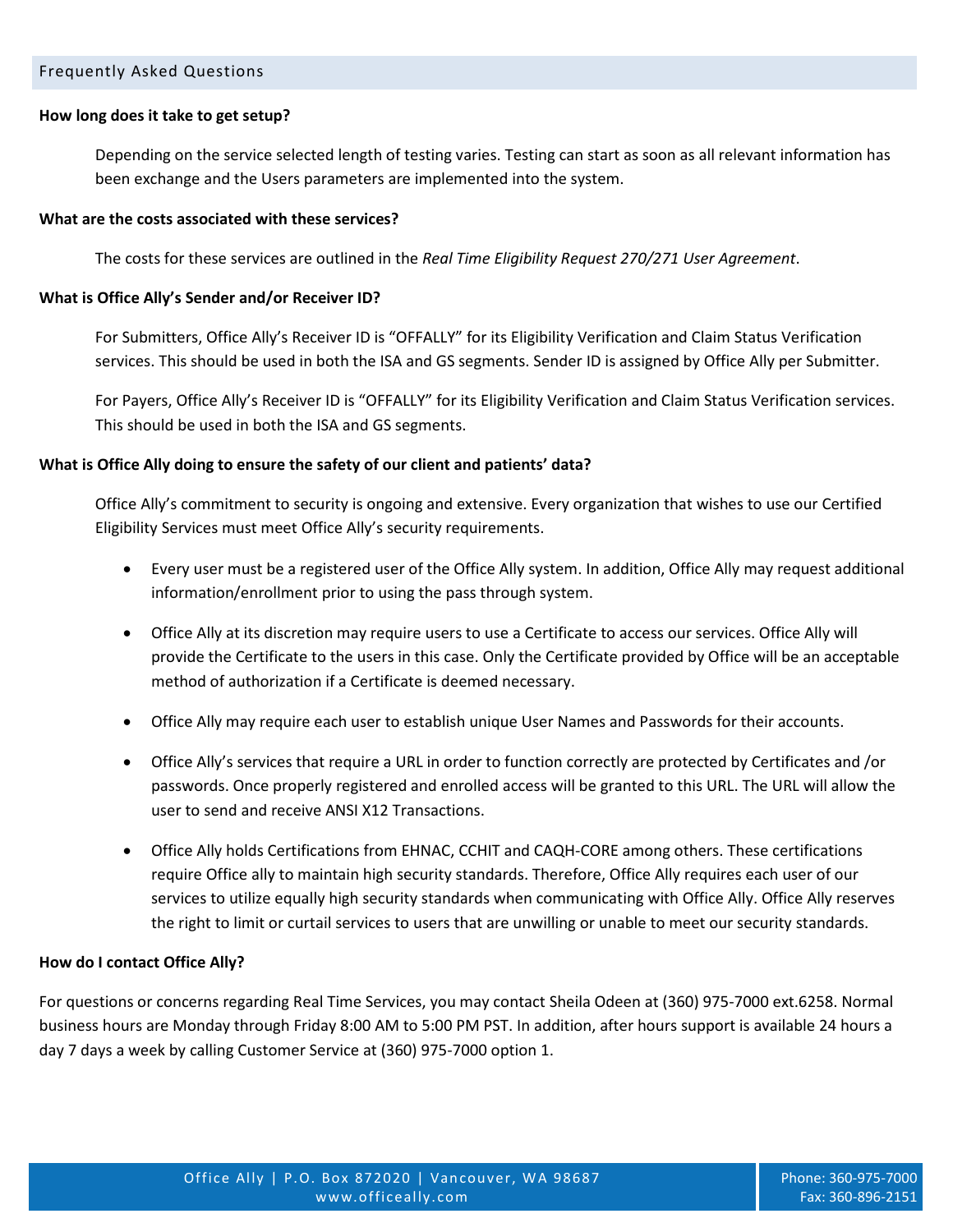#### Glossary

**Real Time –** Real Time is defined as any communication between the user and Office Ally that utilizes the AS2 communication protocol in the online transfer and processing of business data in which the sender sends a request transmission and the response to the request transmission is returned immediately over the same connection. Typically this process is accomplished in a matter of seconds with the entire turnaround averaging less than 10 seconds.

**Real Time Format –** Real Time Format is a format for ANSI X12 Transactions. Primarily it is used to transport the data for one client or patient and can be returned almost immediate upon request. Real Time Format can also be turned in queued process with immediate responses are not required. The key is that is typically is limited to a single request and response.

**Functional Acknowledgement –** Functional acknowledgment is a term unique to the EDI world. It is a term assigned to any EDI transaction that reports on the status of another EDI transaction. Examples of functional Acknowledgments are ANSI EDI transactions 997, 999, TA1, TA3 among others. The 997 and 999 EDI transactions can be used to indicate a failure of a specific transaction and is only send in case of a failure or 997 and 999 transaction can be a response to every transmission. The 997 or 999 transaction can also be used as verification of receipt of an EDI transaction and reports whether the EDI was successfully delivered. This type of Functional Acknowledgement only acknowledges receipt and not the quality of the transaction.

**Transmission Failure –** A transmission failure is an attempt to send or receive a transaction that fails to reach the transaction intended recipient. This type of failure is very difficult to document. Office Ally attempts to define these failures as closely as possible to explain the cause. A text description is sent to the Sender and/or Receiver describing in the most detail possible what caused the failure.

Some transactions are reported as transmission failures when the issue is not transmission related but instead the user is trying to use data that fails the payer's fraud and validity checks. An example of a transaction that was reported as a transmission failure rather than a transaction failure involved the user using date of service in the DTP segment of the 271 of "00010101". In this case the user was stating that the patient's appointment was "00010101". The payer rejected the transaction at its firewall and gave no explanation other than "FAILED".

**Transaction Failure –** Transaction Failure is when the actual transaction itself has a flaw or the receiver of the transaction is unable to process the transaction. In the case of a flaw in the transaction, the receivers of the transaction respond with one of the 3 ANSI X12 responses. The responses can be a 999/997 an error transaction that can detail the flaw in the transaction. A TA1 transaction which can detail a flaw in the header of the transaction sent. A 271 with an AAA response is sent to the sender when some part of the transaction that was send does not contain information that can be processed by the transaction receiver. An AAA can also detail issues that the receiver may be having that are unrelated to the document that was sent.

In all cases, a failure is reported to the sender whenever possible with as much detail as available. In the case of an AAA, if it does not originate at Office Ally and instead originates at the transaction receiver, Office Ally has very little recourse. Although we use the term failure in this document, an AAA is not considered a failure, but considered a valid response. Unfortunately the response is not the response that was expected and usually indicated the data sent in the transaction may need adjustments.